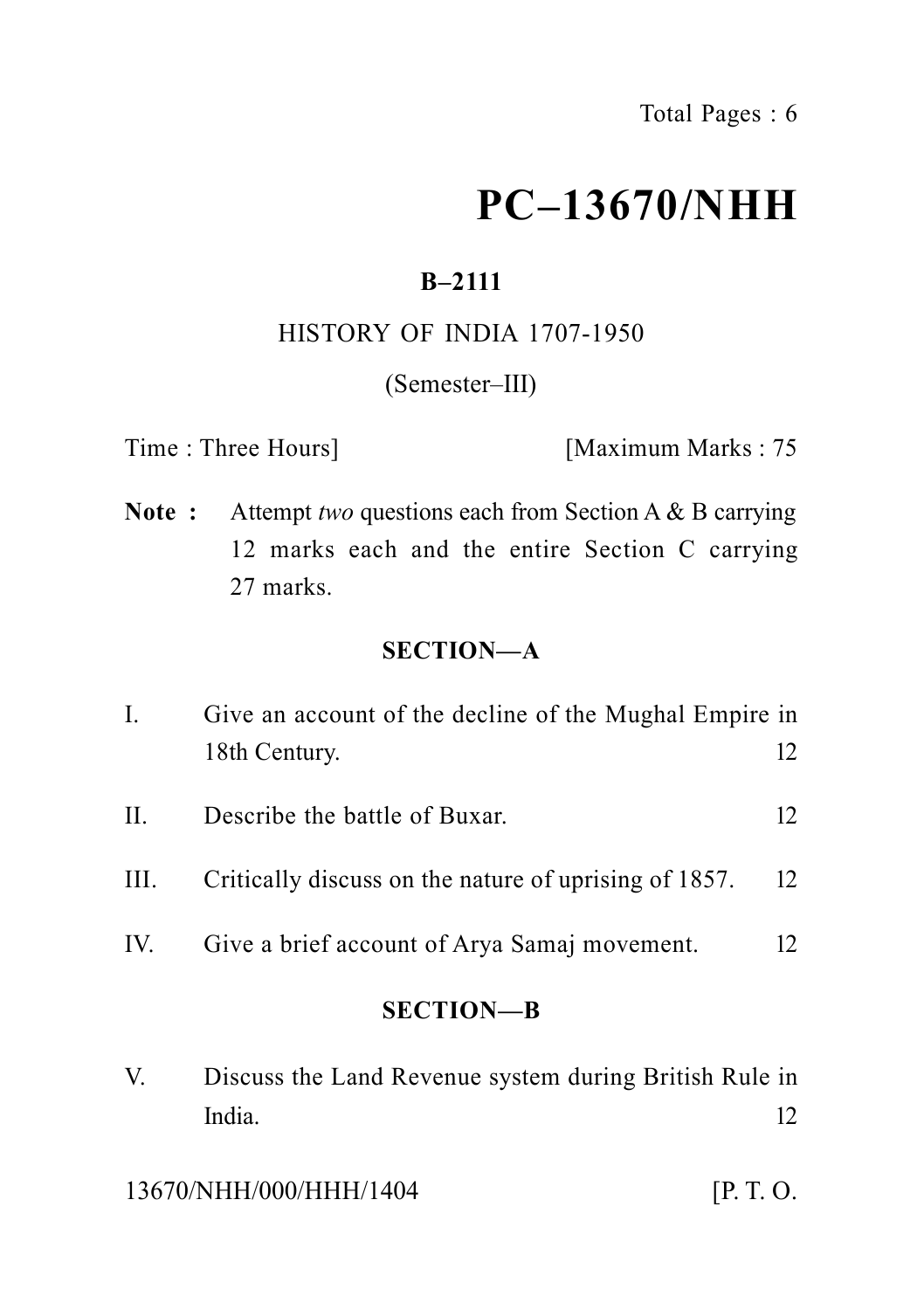- VI. Discuss the achievements of moderate nationalists and attitude of the government towards their movement. 12
- VII. Discuss the circumstances leading to the Jallianwala Bagh massacre. 12
- VIII. What do you know about the integration of the princely states of India? 12

### **SECTION—C**

### **(Compulsory Question)**

- IX. (a) Short answer type questions :
	- 1. Who was Mir Zafar?
	- 2. Two features of Permanent settlement.
	- 3. Tantia Tope.
	- 4. Chief Khalsa Diwan.
	- 5. Mahalwari settlement.
	- 6. Who was Baba Gurdit Singh?
	- 7. Gandhi-Irvin Pact.
	- 8. Sardar Patel.  $8 \times 2 = 16$
	- (b) Map Question :

Show the places of British India in 1805 on the map of India with explanatory note.

13670/NHH/000/HHH/1404 2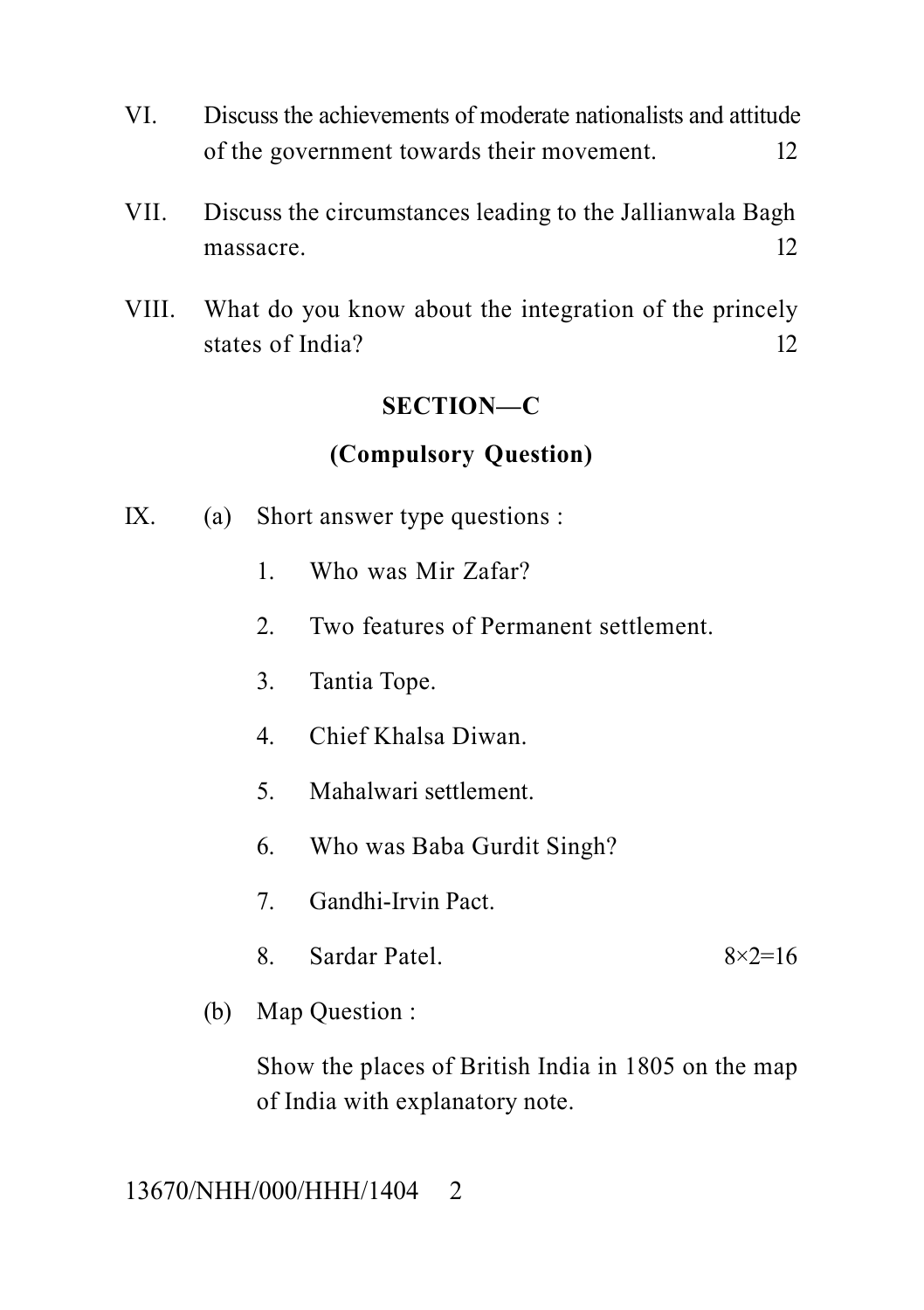Show the places of British India in 1856 on the map of India with explanatory note. 7+4=11

### **(For Blind Candidates in lieu of Map)**

Write short notes on any *two* :

- 1. Five Mahayajnas.
- 2. Bahiskrit Hitkari Sabha.
- 3. Bal, Lal and Pal.
- 4. Fundamental duties in Indian Constitution.  $5\frac{1}{2} \times 2 = 11$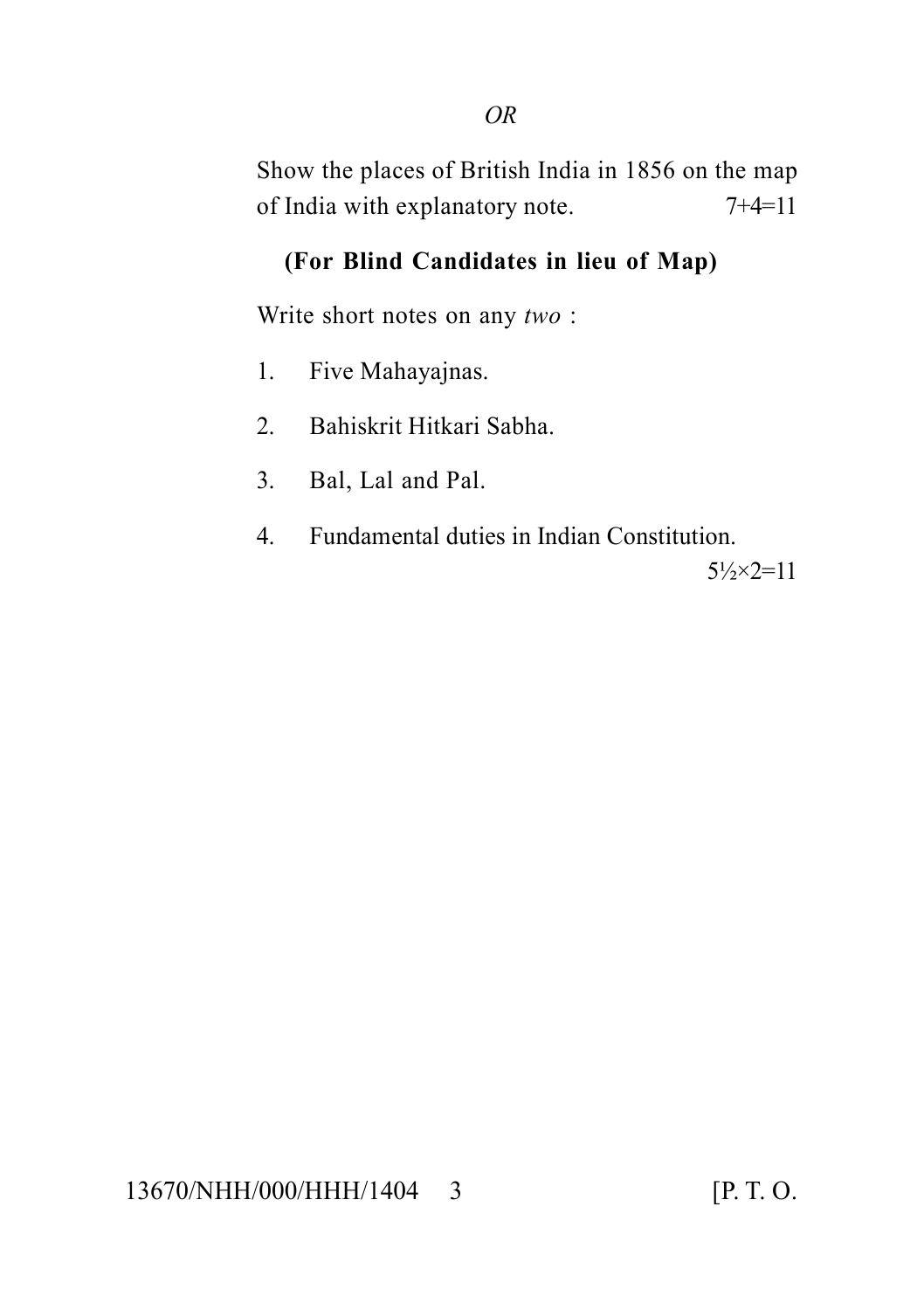#### **PUNJABI VERSION**

PUNJABI VERSION<br>ਨੋਟ : ਭਾਗ A ਅਤੇ B ਵਿਚੋਂ *ਦੋ–ਦੋ* ਪ੍ਰਸ਼ਨ ਕਰੋ। ਹਰੇਕ ਪ੍ਰਸ਼ਨ ਦੇ<br>12 ਅੰਕ ਹਨ। ਭਾਗ C ਸਾਰਾ ਕਰੋ। ਇਸ ਦੇ 27 ਅੰਕ ਹਨ। <mark>ਨੋਟ :</mark> ਭਾਗ A ਅਤੇ B ਵਿਚੋਂ *ਦੋ–ਦੋ* ਪ੍ਰਸ਼ਨ ਕਰੋ। ਹਰੇਕ ਪ੍ਰਸ਼ਨ ਦੇ<br>12 ਅੰਕ ਹਨ। ਭਾਗ C ਸਾਰਾ ਕਰੋ। ਇਸ ਦੇ 27 ਅੰਕ ਹਨ।

#### ਭਾਗ $-A$

- $12$  ਅਕ ਹਨ। ਭਾਗ C ਸਾਰਾ ਕਰ। ਇਸ ਦੇ 27 ਅਕ ਹਨ।<br>**ਭਾਗ—A**<br>I. 18ਵੀਂ ਸਦੀ ਵਿਚ ਮੁਗਲ ਸਾਮਰਾਜ ਦੇ ਪਤਨ ਦਾ ਵੇਰਵਾ ਦਿਓ।<br> $12$ 12 II. bksr dI lVweI dw vrxn kr o[ <sup>12</sup>
- 
- III. <sup>1857</sup>eI. d y ivdr oh d y svr Up a upr Awl ocnwqimk crcw kr o[ <sup>12</sup> IV. AwrIAw smwj A Md oln dw s MK yp ivc v yrvw idE[ <sup>12</sup>
- 

#### <u>ਭਾਗ—B</u>

- V. Bwrq ivc ib RitS rwj sm yN dI B UmI kr p RxwlI a upr ਭਾਰਤ ਵਿਚ ਬ੍ਰਿਟਿਸ਼ ਰਾਜ ਸਮੇਂ ਦੀ ਭੂਮੀ ਕਰ ਪ੍ਰਣਾਲੀ ਉਪਰ<br>12<br>ਉਦਾਰਪੰਥੀ ਰਾਸ਼ਟਰਵਾਦੀਆਂ ਦੀਆਂ ਪ੍ਰਾਪਤੀਆਂ ਉਪਰ ਚਰਚਾ ਕਰੋ<br>ਅਤੇ ਬਿਟਿਸ਼ ਸਰਕਾਰ ਦਾ ੳਹਨਾਂ ਦੇ ਅੰਦੋਲਨ ਪਤੀ ਕੀ ਨਜਰੀਆ
- VI. a udwrp MQI rwStrvwdIAW dIAW p RwpqIAW a upr crcw kr o VI. ਉਦਾਰਪੰਥੀ ਰਾਸ਼ਟਰਵਾਦੀਆਂ ਦੀਆਂ ਪ੍ਰਾਪਤੀਆਂ ਉਪਰ ਚਰਚਾ ਕਰੋ<br>ਅਤੇ ਬ੍ਰਿਟਿਸ਼ ਸਰਕਾਰ ਦਾ ਉਹਨਾਂ ਦੇ ਅੰਦੋਲਨ ਪ੍ਰਤੀ ਕੀ ਨਜਰੀਆ<br>ਸੀ?<br>VII. ਜਲਿਆਂਵਾਲਾ ਬਾਗ ਘਟਨਾ ਵੱਲ ਲੈ ਜਾਣ ਵਾਲੇ ਹਾਲਾਤਾਂ ਉਪਰ  $H$ ?  $12$ ਅਤੇ ਬ੍ਰਿਟਿਸ਼ ਸਰਕਾਰ ਦਾ ਉਹਨਾਂ ਦੇ ਅੰਦੋਲਨ ਪ੍ਰਤੀ ਕੀ ਨਜਰੀਆ<br>ਸੀ?<br>VII. ਜਲਿਆਂਵਾਲਾ ਬਾਗ ਘਟਨਾ ਵੱਲ ਲੈ ਜਾਣ ਵਾਲੇ ਹਾਲਾਤਾਂ ਉਪਰ<br>ਚਰਚਾ ਕਰੋ।<br>12
- crcw kr o[ <sup>12</sup>

#### 13670/NHH/000/HHH/1404 4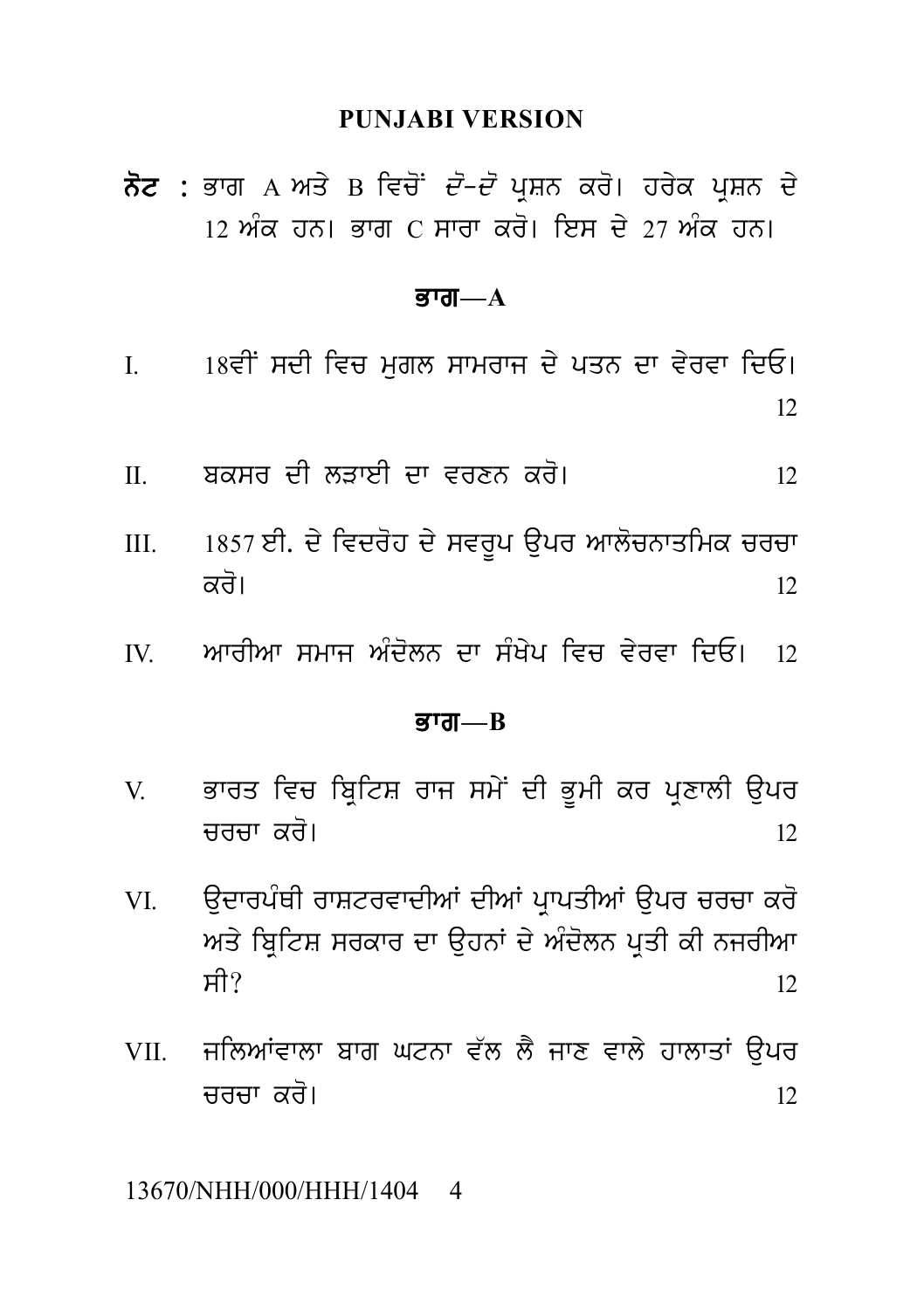VIII. ਭਾਰਤੀ ਰਿਆਸਤਾਂ ਦੇ ਏਕੀਕਰਨ ਬਾਰੇ ਤਸੀਂ ਕੀ ਜਾਣਦੇ ਹੋ? 12

### ਭਾਗ $-C$

### (ਲਾਜ਼ਮੀ ਪ੍ਰਸ਼ਨ)

IX. (a) ਛੋਟੇ ਉੱਤਰਾਂ ਵਾਲੇ ਪੁਸ਼ਨ :

- ਮੀਰ ਜਾਫ਼ਰ ਕੌਣ ਸੀ?  $1$
- ਸਥਾਈ ਸੰਦੋਸ਼ਸਤ ਦੀਆਂ ਦੋ ਵਿਸ਼ੇਸ਼ਤਾਵਾਂ।  $\mathfrak{I}$
- 3. ਤਾਤੀਆਂ ਟੋਪੇ।
- 4 ਚੀਫ਼ ਖਾਲਸਾ ਦੀਵਾਨ।
- ਼ ਮਹਲਵਾਤੀ ਵਿਵਸਥਾ।
- 6. ਬਾਬਾ ਗਰਦਿੱਤ ਸਿੰਘ ਕੌਣ ਸੀ?
- 7 ਗਾਂਧੀ-ਇਰਵਿਨ ਸਮਝੌਤਾ।
- $\overline{8}$  ਸਰਦਾਰ ਪਟੇਲ।  $8 \times 2 = 16$
- (b) ਨਕਸ਼ਾ ਵਾਲਾ ਪਸ਼ਨ :

ਭਾਰਤ ਦੇ ਨਕਸ਼ੇ ਉਪਰ 1805 ਈ. ਦੇ ਬ੍ਰਿਟਿਸ਼ ਭਾਰਤ ਦੇ ਸਥਾਨ ਦਿਖਾਓ ਅਤੇ ਵਿਆਖਿਆ ਲਈ ਨੋਟ ਦਿਓ।

13670/NHH/000/HHH/1404 5  $[P. T. O.$